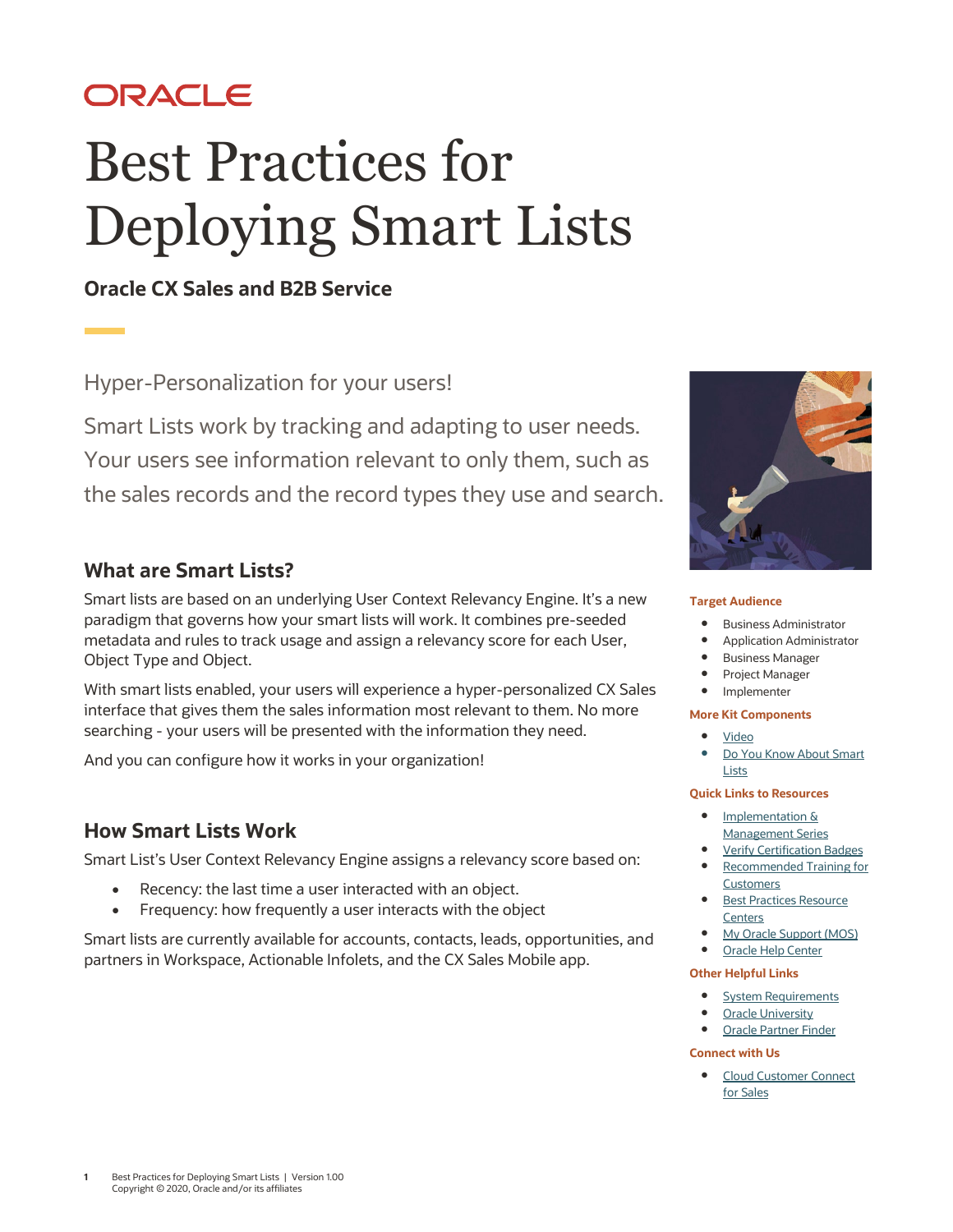## **SETTING UP SMART LISTS**

Smart Lists are already enabled in your Oracle application!

All you need to do is define how you want them to work to your organization.

- $\Box$  Ensure Workspace is enabled and configured for your application. Smart lists use the underlying adaptive seach capability of Workspace.
- $\square$  Enable profile options:
	- o ZCA\_UC\_FEED\_TIMEFRAME (Relevancy Feed Calculation Time)
	- o ZCA\_UC\_MAX\_USERS\_IN\_CHILD\_JOB (Maximum Number of Users Processed by Child Job)
- $\Box$  Run the Generate Relevancy Feed scheduled process to specify how often you want the smart lists refreshed.
- $\Box$  Run the Age User Context Relevancy Feed scheduled process to remove items that are unchanged and no longer relevant.

For more information about setting up Smart Lists, see the [Generate Relevancy and Age User Context Feeds for](http://www.oracle.com/pls/topic/lookup?ctx=cloud&id=OASAL3836765)  [Workspace Smart Lists](http://www.oracle.com/pls/topic/lookup?ctx=cloud&id=OASAL3836765) section of the Implementing Sales guide.

## **BEST PRACTICES FOR USING SMART LISTS**

#### **Excluding Users from Relevancy Score Calculations**

Relevancy feeds and scores influence a sales person's user context and smart lists. It is possible that not all your users are sales persons and do not require relevancy score calculations to be run.

To exclude users from score calculations, see the Exclude Specific Users from Score Calculations topic in the [Generate Relevancy and Age User Context Feeds for Workspace Smart Lists](http://www.oracle.com/pls/topic/lookup?ctx=cloud&id=OASAL3836765) section of the Implementing Sales guide.

#### **Recommended Relevancy Score Calculation Settings**

Specify how often the Smart Lists are refreshed by running the Generate Relevancy Feed:

- □ Set the ZCA\_UC\_FEED\_TIMEFRAME profile option to **1**. Default value is 30. Smart Lists display a maximum of 50 relevant records per business object. If your users process large amounts of data, limit the time period used to identify relevant data to 1 day. Data is renewed everyday to keep it relevant.
- □ Set the ZCA\_UC\_MAX\_USERS\_IN\_CHILD\_JOB profile option to **20**. Default value is 100. Optimize performance by limiting the user records processed in a batch to 20. It improves processing so that users get relevant results faster and with greater efficiency.
- □ Set the Generate Relevancy Feed scheduled process frequency to **3 hours** to specify how often to run the process by which relevant data is identified and refreshed in smart lists.
- □ Set the Age User Context Relevancy Feed scheduled process frequency to **once daily** to specify how often to run the process by which aged data is identified and removed from smart lists.

Please contact Oracle Support if you require technical assistance.